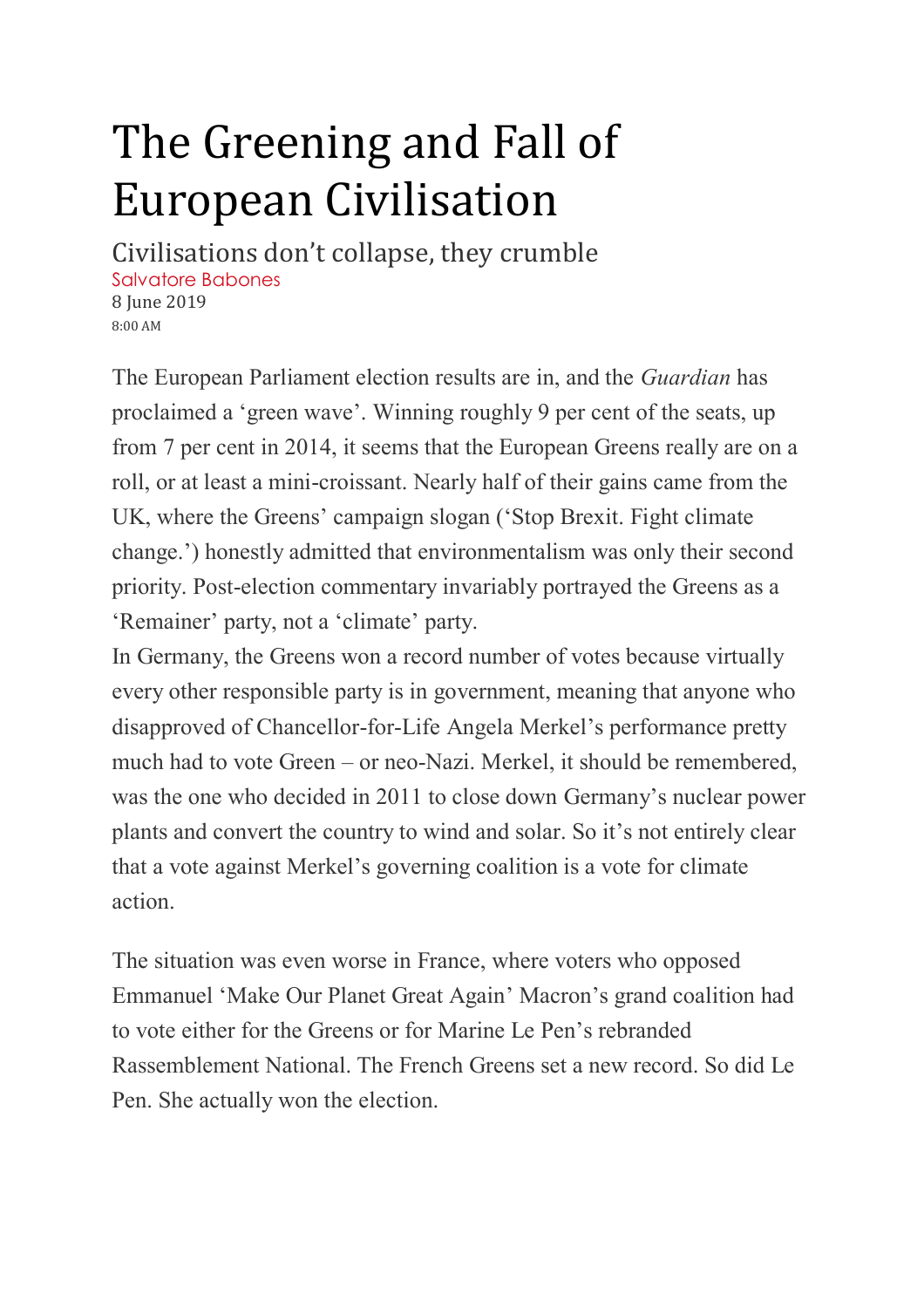Meanwhile in Australia, 2019 was also supposed to be the year of the 'climate change election'. After all, the *Guardian*said so. The Australian Conservation Council said so, too. As did the Climate Council, the Wilderness Society, and Greenpeace, to say nothing of the Greens themselves.

One particularly persuasive Australian Greens election slogan for 2019 was 'Vote Greens on May 18 to Unf-ck Our Future'. Well, maybe it was persuasive in Warringah, where it really was the climate change election. But Warringah has a wonderful climate, so it's hard to see what Warringans are so worried about. In that extraordinarily unsustainable little corner of Australia, beer bottles and cigarette butts on the beach are bigger environmental threats than bushfires or cyclones. If Australian society really does collapse under the weight of climate change, at least Warringans can afford to collapse first class.

Europe doesn't have cyclones or Aussie-style bushfires, so it's harder to tell what makes European intellectuals so worried about climate change. Their biggest concern seems to be that climate stress will bring ever-larger numbers of refugees fleeing drought, famine, and disease in Africa and the Middle East. But those same intellectuals generally believe (or profess to believe) that African and Middle Eastern refugees are on the whole a good thing for Europe. That seems to put the issue back at square one.

Of course, European civilisation was overwhelmed by refugees once before – back in the fifth century. The Visigoths who sacked Rome in AD 410 first entered the Roman Empire as refugees. Facing genocide at the hands of the Huns, they were offered food and shelter inside the Roman borders. But when the Romans failed to deliver the promised aid, the Visigoths went on a rampage, killed the Emperor Valens, and eventually toppled the empire in the West. Then settled down to a comfortable retirement in Spain.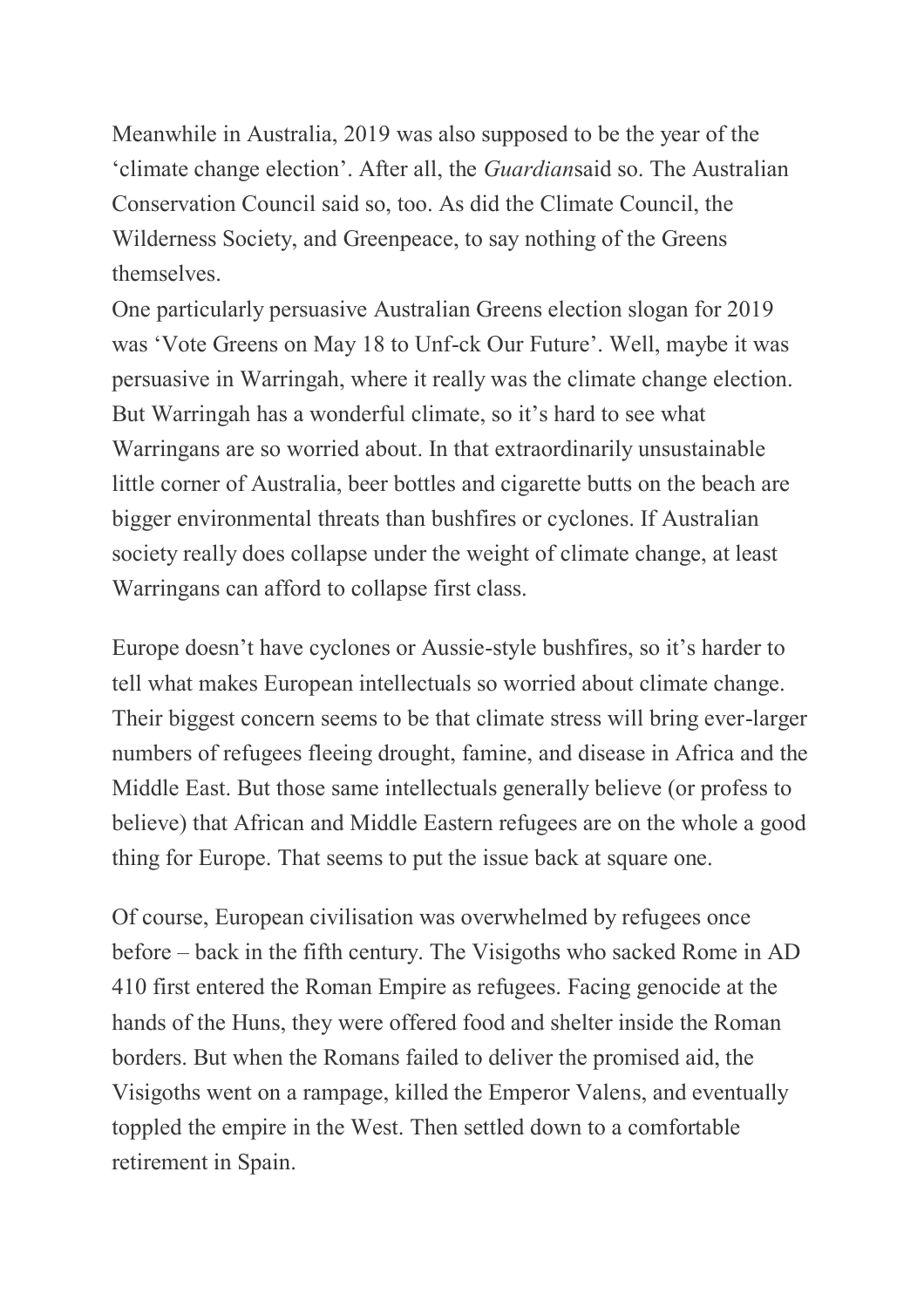But Rome didn't fall because of its (inadequate) hospitality toward refugees. At least, not according to Edward Gibbon, the much-admired but little-read author of *The History of the Decline and Fall of the Roman Empire*. According to Gibbon, Rome fell as 'the natural and inevitable effect of immoderate greatness'. So there you go. If you're going to be great, you'd better be really great, or not bother being great at all. More seriously, Gibbon described the Roman Empire as a 'singular and perfect coalition of its members'. As he explained, none of the provinces of the later Roman Empire were particularly Roman, not even Rome. They hung together more from moral inertia than from any sense of mutual belonging. Each province just wanted to be left in peace to enjoy the fruits of civilised life. No one was particularly willing to fight for Rome. And so: *Prosperity ripened the principle of decay; the causes of destruction multiplied with the extent of conquest; and, as soon as time or accident had removed the artificial supports, the stupendous fabric yielded to the pressure of its own weight.*

Today, London's Remainers, Europe's Greens, and even Australia's GetUp! are all, in their own ways, very civilised. But not one of them is willing to lift a finger for civilisation. Quite the contrary: many of their leading intellectuals openly condemn civilisation, or at least their own civilisation. They routinely express admiration for indigenous cultures, just as Tacitus and other Roman scolds extolled the virtues of the barbarians beyond the borders.

Condemning the luxuries of civilisation is one thing; giving them up is quite another. Tacitus never moved to the Teutoburg Forest, and few Green Warringans are likely to move to the Kimberley or Cape York. The simple life has its virtues, but good flight connections and high speed internet are not among them. Whatever your politics, civilisation has its rewards. Easy to denounce, they are much harder to renounce.